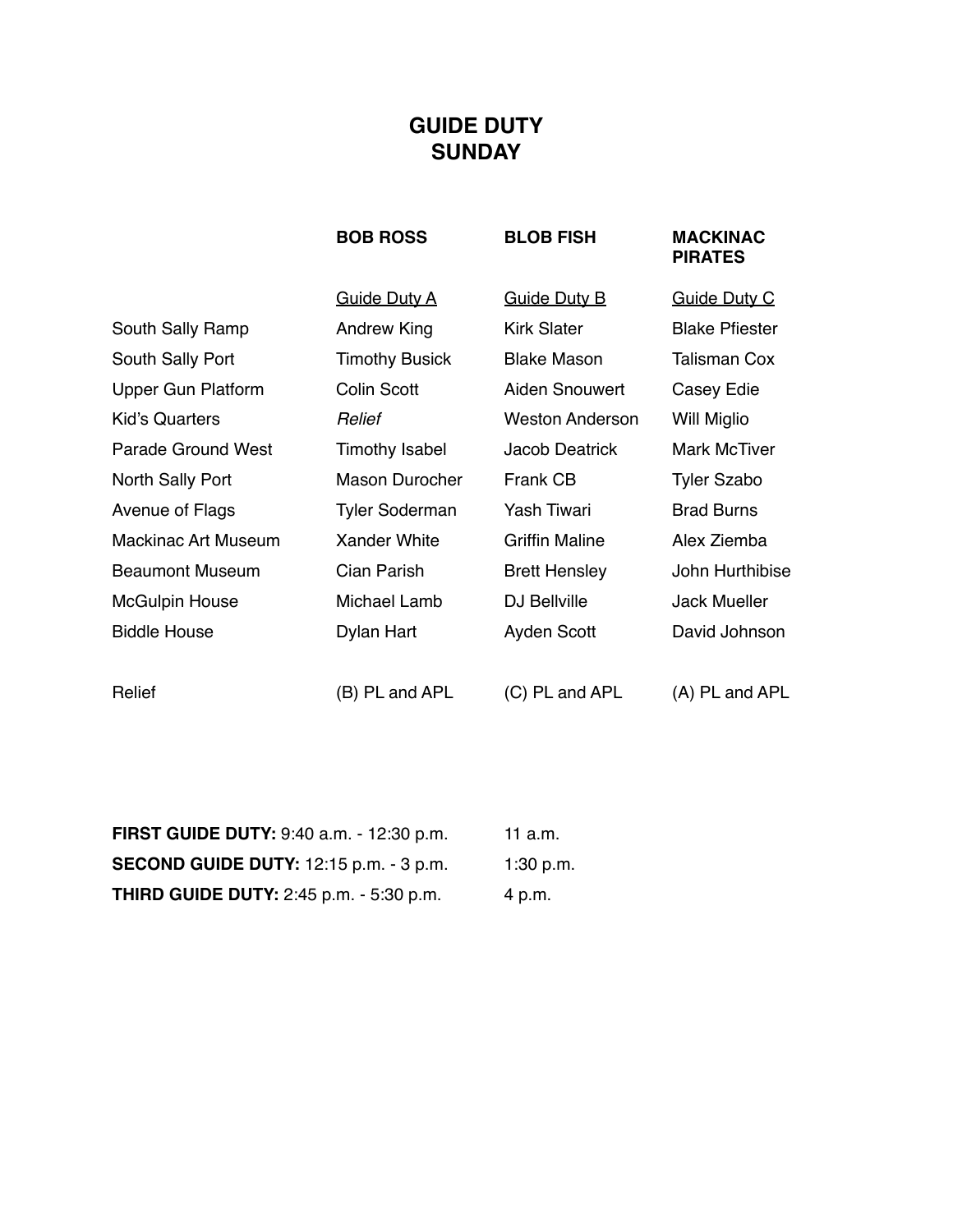## **GUIDE DUTY MONDAY**

### **BLOB FISH MACKINAC BLAZIN' PIRATES**

|                        | <b>Guide Duty A</b>    | <b>Guide Duty B</b>   | <b>Guide Duty C</b>    |
|------------------------|------------------------|-----------------------|------------------------|
| South Sally Ramp       | <b>Kirk Slater</b>     | <b>Blake Pfiester</b> | <b>Parker Erickson</b> |
| South Sally Port       | <b>Blake Mason</b>     | <b>Talisman Cox</b>   | Lucas Hall             |
| Upper Gun Platform     | Aiden Snouwert         | Casey Edie            | Cameron LaVigne        |
| <b>Kid's Quarters</b>  | <b>Weston Anderson</b> | Will Miglio           | Mark Osborne           |
| Parade Ground West     | Jacob Deatrick         | Mark McTiver          | Aaron Edie             |
| North Sally Port       | Frank CB               | <b>Tyler Szabo</b>    | <b>Maddy Maline</b>    |
| Avenue of Flags        | Yash Tiwari            | <b>Brad Burns</b>     | Kailyn Heikkinen       |
| Mackinac Art Museum    | <b>Griffin Maline</b>  | Alex Ziemba           | Jack Peterson          |
| <b>Beaumont Museum</b> | <b>Brett Hensley</b>   | John Hurthibise       | Loic Fletcher          |
| <b>McGulpin House</b>  | DJ Bellville           | <b>Jack Mueller</b>   | Jermey Hoel            |
| <b>Biddle House</b>    | Ayden Scott            | David Johnson         | Nathan Schoenow        |
|                        |                        |                       |                        |
| Relief                 | (C) PL and ASPL        | (D) PL and ASPL       | (B) PL and APL         |

**FIRST GUIDE DUTY:** 9:40 a.m. - 12:30 p.m. 11 a.m. **SECOND GUIDE DUTY:** 12:15 p.m. - 3 p.m. 1:30 p.m. **THIRD GUIDE DUTY:** 2:45 p.m. - 5:30 p.m. 4 p.m.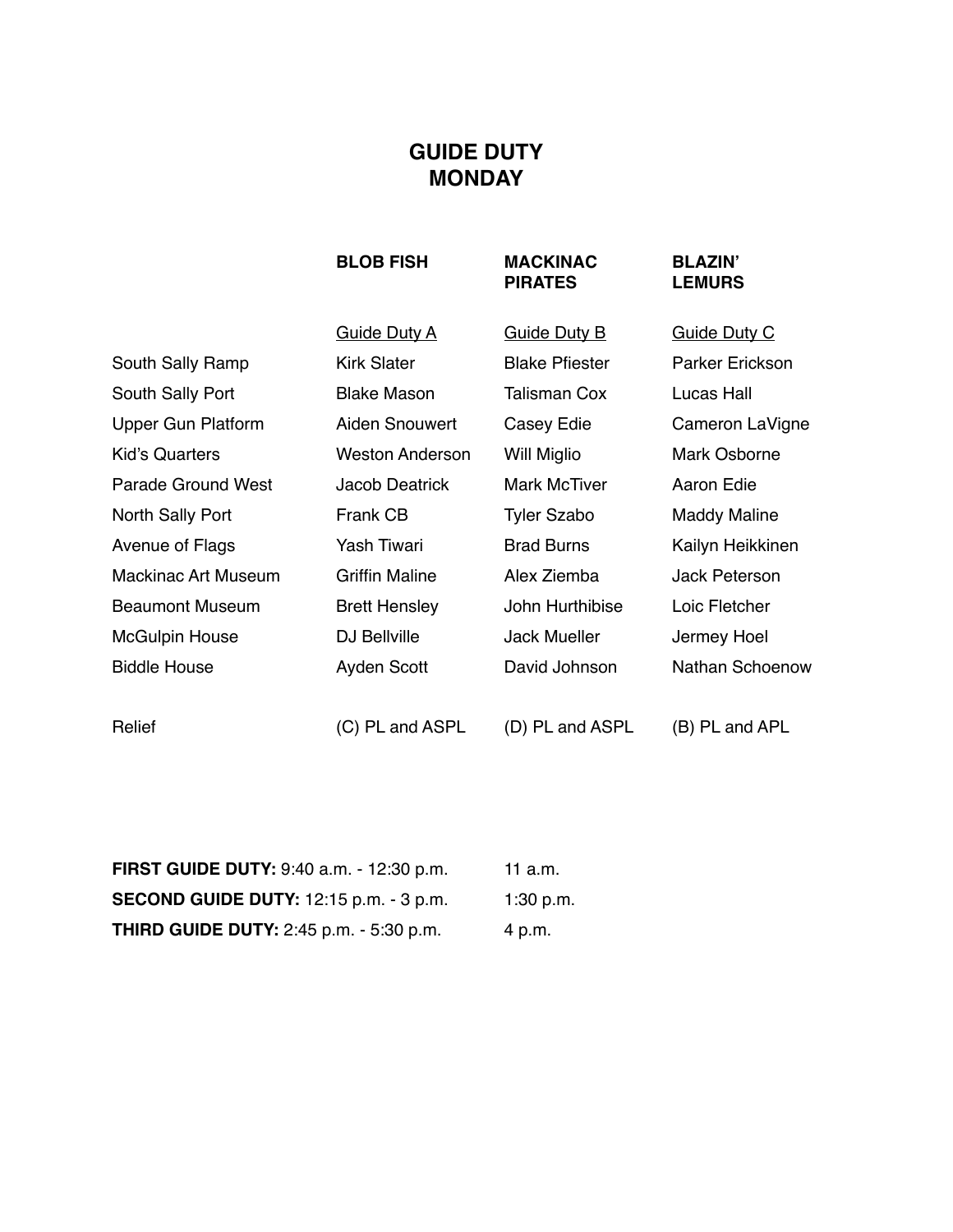# **GUIDE DUTY TUESDAY**

# **PIRATES LEMURS**

### **MACKINAC BLAZIN' BOB ROSS**

|                           | <b>Guide Duty A</b>   | <b>Guide Duty B</b> | <b>Guide Duty C</b>   |
|---------------------------|-----------------------|---------------------|-----------------------|
| South Sally Ramp          | <b>Blake Pfiester</b> | Parker Erickson     | <b>Andrew King</b>    |
| South Sally Port          | Talisman Cox          | Lucas Hall          | <b>Timothy Busick</b> |
| <b>Upper Gun Platform</b> | Casey Edie            | Cameron LaVigne     | Colin Scott           |
| Kid's Quarters            | Will Miglio           | Mark Osborne        | Relief                |
| Parade Ground West        | Mark McTiver          | Aaron Edie          | Timothy Isabel        |
| North Sally Port          | <b>Tyler Szabo</b>    | <b>Maddy Maline</b> | Mason Durocher        |
| Avenue of Flags           | <b>Brad Burns</b>     | Kailyn Heikkinen    | <b>Tyler Soderman</b> |
| Mackinac Art Museum       | Alex Ziemba           | Jack Peterson       | Xander White          |
| <b>Beaumont Museum</b>    | John Hurthibise       | Loic Fletcher       | Cian Parish           |
| <b>McGulpin House</b>     | Jack Mueller          | Jermey Hoel         | Michael Lamb          |
| <b>Biddle House</b>       | David Johnson         | Nathan Schoenow     | Dylan Hart            |
|                           |                       |                     |                       |

Relief (D) ASPL and APL (A) PL and ASPL (C) PL and ASPL

| <b>FIRST GUIDE DUTY:</b> 9:40 a.m. - 12:30 p.m. | 11 a.m.   |
|-------------------------------------------------|-----------|
| <b>SECOND GUIDE DUTY:</b> 12:15 p.m. - 3 p.m.   | 1:30 p.m. |
| <b>THIRD GUIDE DUTY:</b> 2:45 p.m. - 5:30 p.m.  | 4 p.m.    |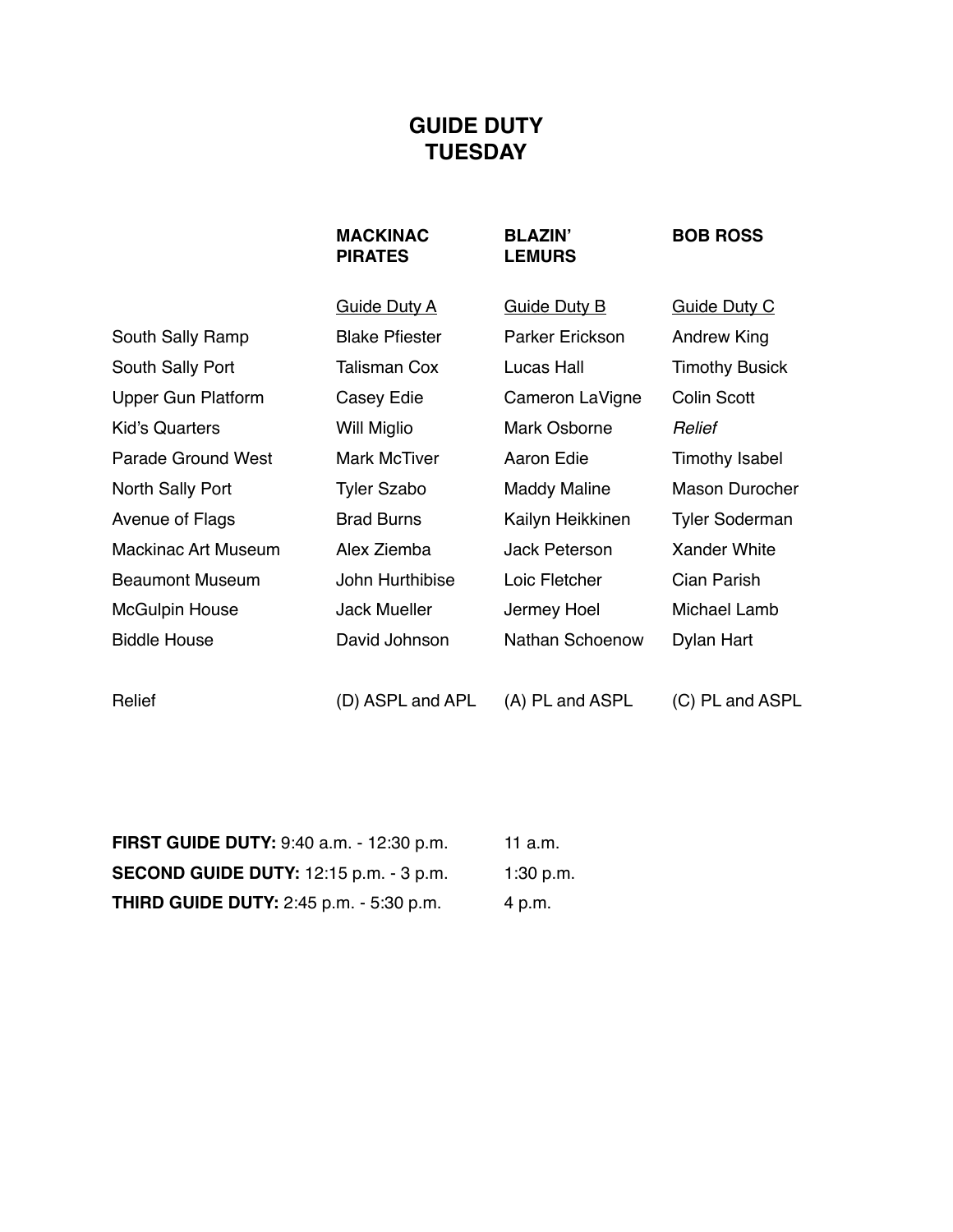# **GUIDE DUTY WEDNESDAY**

# **LEMURS**

BLAZIN' BOB ROSS BLOB FISH

|                           | <b>Guide Duty A</b> | <b>Guide Duty B</b>   | <b>Guide Duty C</b>   |
|---------------------------|---------------------|-----------------------|-----------------------|
| South Sally Ramp          | Parker Erickson     | Andrew King           | Kirk Slater           |
| South Sally Port          | Lucas Hall          | <b>Timothy Busick</b> | <b>Blake Mason</b>    |
| <b>Upper Gun Platform</b> | Cameron LaVigne     | Colin Scott           | Aiden Snouwert        |
| Kid's Quarters            | Mark Osborne        | Relief                | Weston Anderson       |
| Parade Ground West        | Aaron Edie          | Timothy Isabel        | Jacob Deatrick        |
| North Sally Port          | <b>Maddy Maline</b> | Mason Durocher        | Frank CB              |
| Avenue of Flags           | Kailyn Heikkinen    | <b>Tyler Soderman</b> | Yash Tiwari           |
| Mackinac Art Museum       | Jack Peterson       | Xander White          | <b>Griffin Maline</b> |
| <b>Beaumont Museum</b>    | Loic Fletcher       | Cian Parish           | <b>Brett Hensley</b>  |
| <b>McGulpin House</b>     | Jermey Hoel         | Michael Lamb          | DJ Bellville          |
| <b>Biddle House</b>       | Nathan Schoenow     | Dylan Hart            | Ayden Scott           |
|                           |                     |                       |                       |

Relief (A) ASPL and APL (B) ASPL and APL (D) ASPL and APL

| <b>FIRST GUIDE DUTY:</b> 9:40 a.m. - 12:30 p.m. | 11 a.m.   |
|-------------------------------------------------|-----------|
| <b>SECOND GUIDE DUTY:</b> 12:15 p.m. - 3 p.m.   | 1:30 p.m. |
| <b>THIRD GUIDE DUTY:</b> 2:45 p.m. - 5:30 p.m.  | 4 p.m.    |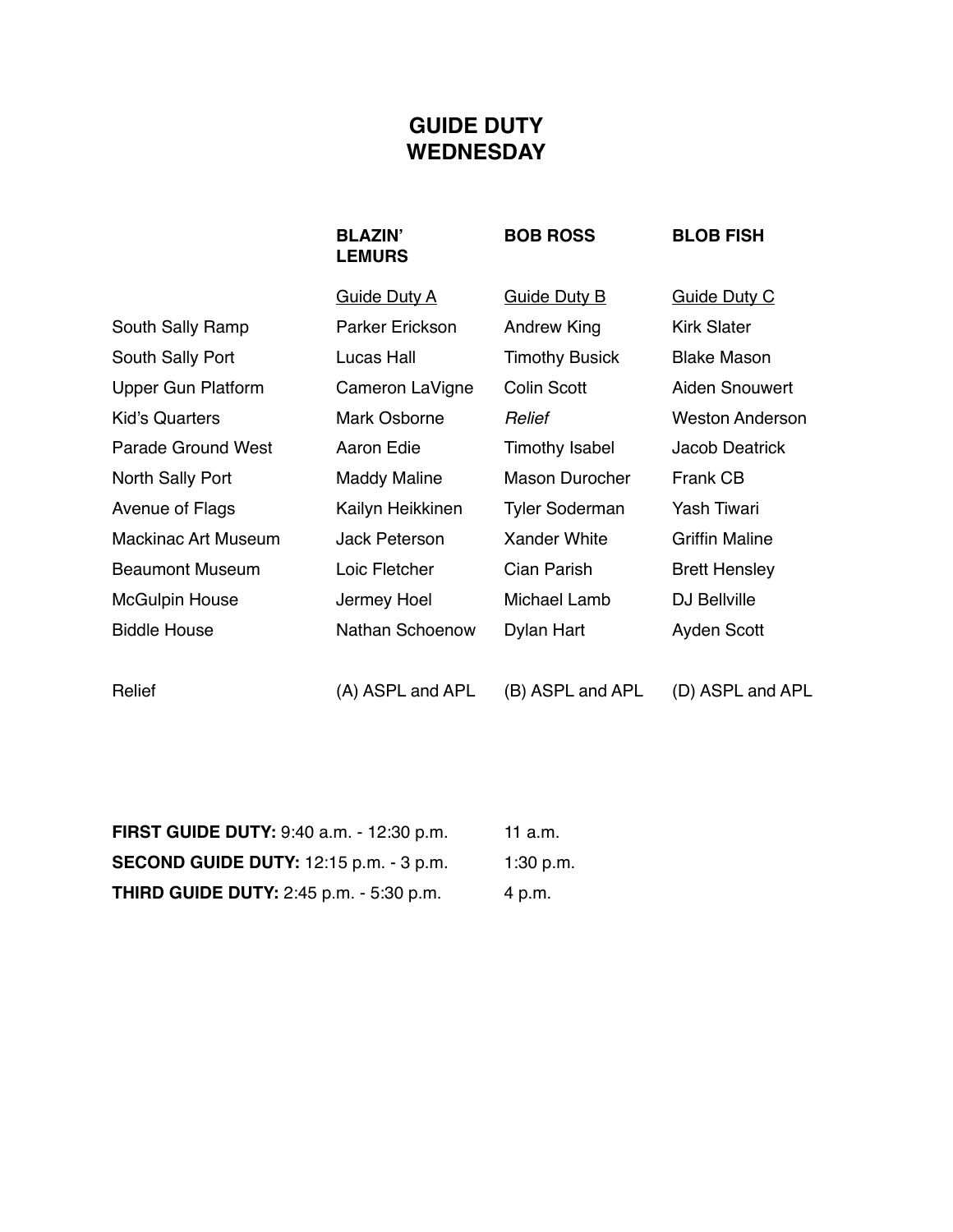# **GUIDE DUTY THURSDAY**

### **BOB ROSS BLOB FISH MACKINAC PIRATES**

|                            | <b>Guide Duty A</b>   | <b>Guide Duty B</b>    | <b>Guide Duty C</b>   |
|----------------------------|-----------------------|------------------------|-----------------------|
| South Sally Ramp           | Andrew King           | <b>Kirk Slater</b>     | <b>Blake Pfiester</b> |
| South Sally Port           | <b>Timothy Busick</b> | <b>Blake Mason</b>     | <b>Talisman Cox</b>   |
| Upper Gun Platform         | Colin Scott           | Aiden Snouwert         | Casey Edie            |
| Kid's Quarters             | Relief                | <b>Weston Anderson</b> | Will Miglio           |
| <b>Parade Ground West</b>  | Timothy Isabel        | Jacob Deatrick         | <b>Mark McTiver</b>   |
| North Sally Port           | <b>Mason Durocher</b> | Frank CB               | <b>Tyler Szabo</b>    |
| Avenue of Flags            | <b>Tyler Soderman</b> | Yash Tiwari            | <b>Brad Burns</b>     |
| <b>Mackinac Art Museum</b> | <b>Xander White</b>   | <b>Griffin Maline</b>  | Alex Ziemba           |
| <b>Beaumont Museum</b>     | Cian Parish           | <b>Brett Hensley</b>   | John Hurthibise       |
| <b>McGulpin House</b>      | Michael Lamb          | DJ Bellville           | <b>Jack Mueller</b>   |
| <b>Biddle House</b>        | Dylan Hart            | Ayden Scott            | David Johnson         |
|                            |                       |                        |                       |
| Relief                     | (B) PL and APL        | (C) PL and APL         | (A) PL and APL        |

| <b>FIRST GUIDE DUTY:</b> 9:40 a.m. - 12:30 p.m. | 11 a.m.   |
|-------------------------------------------------|-----------|
| <b>SECOND GUIDE DUTY:</b> 12:15 p.m. - 3 p.m.   | 1:30 p.m. |
| <b>THIRD GUIDE DUTY:</b> 2:45 p.m. - 5:30 p.m.  | 4 p.m.    |